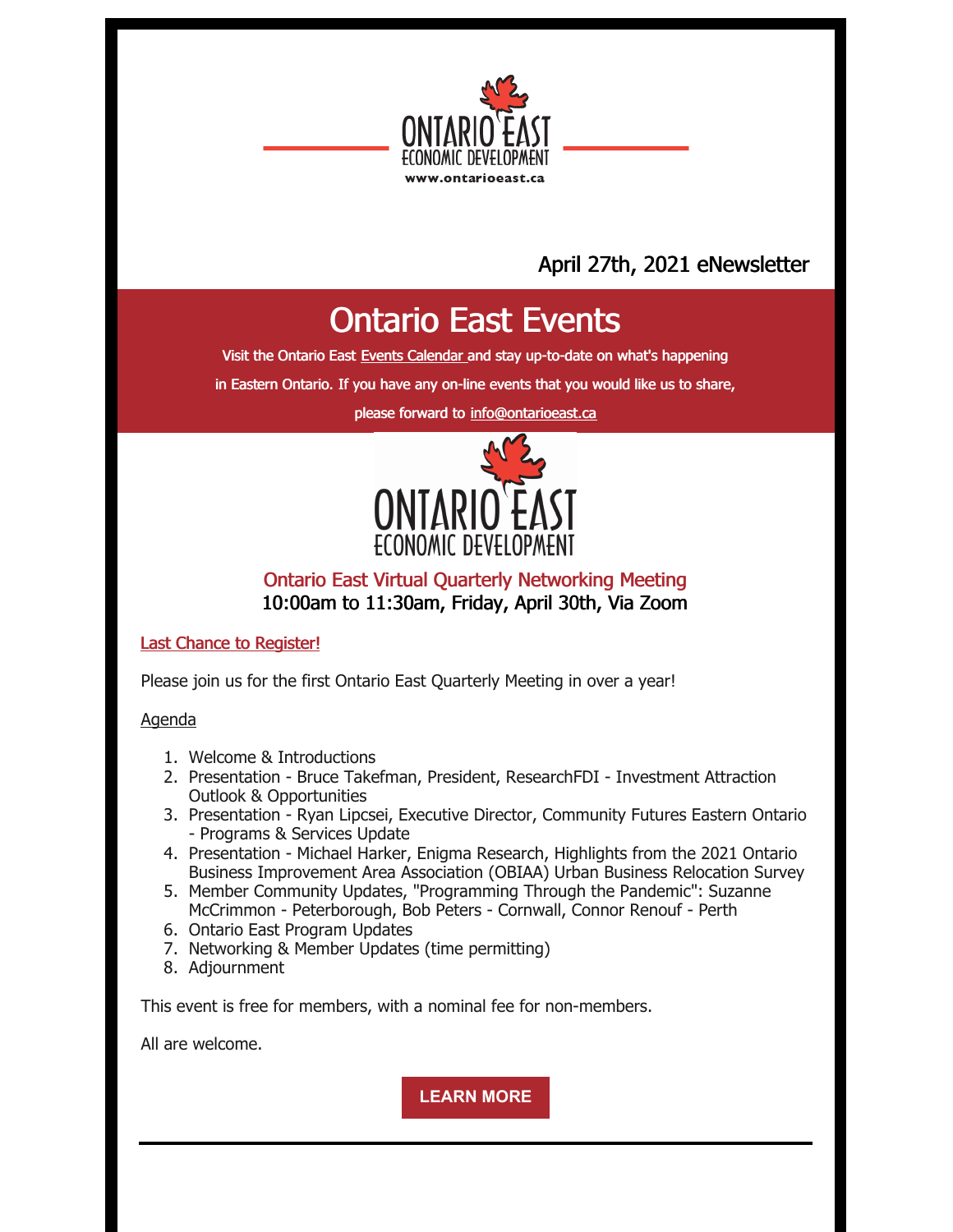

## Ontario East Municipal Conference 2021 Virtual Wednesday, October 20th and Thursday October 21st

### Call for Speakers Open

Please click [HERE](https://oemc.ca/call-for-speakers-2021/) for details and information regarding theCall for Speakers for OEMC 2021. The deadline for session submissions is May 31, 2021.

We invite you to forward the Call for Speakers to any other individuals or organizations you feel would make a contribution to this great event.

#### Sponsorship Opportunities

Support OEMC and take advantage of the many opportunities to access OEEDC Members and OEMC attendees, including the opportunity to be featured in a Virtual Exhibit Showcase to highlight products and services, and the opportunity to present a session at the conference and afterwards. Please click [HERE](https://oemc.ca/2021-sponsorship-opportunities/) for information and details.

Check out the OEMC website for the most up-to-date details regarding this year's event.

## **OEMC [WEBSITE](https://oemc.ca/)**

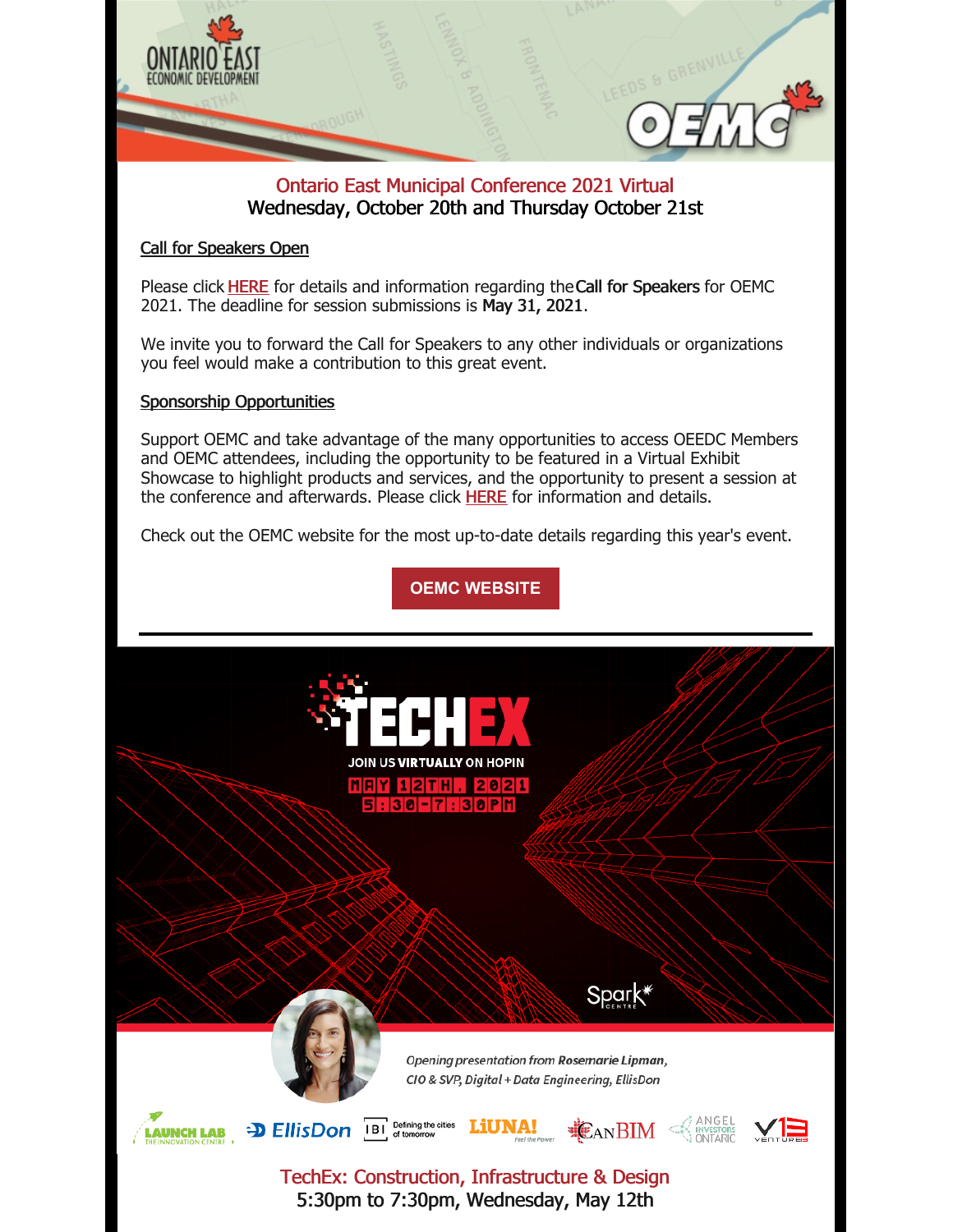#### via Hopin

Spark Centre, along with CanBIM, IBI, AIO, LiUNA, Launch Lab and Venture13, invite you to TechEx - an exclusive, virtual showcase of the best startups across Eastern Ontario with technology and innovation in the construction, infrastructure, and design space! To view the roster of innovative startups [CLICK](https://sparkcentre.org/techex-2021/) HERE.

TechEx offers a fantastic opportunity to network with experts in the field, learn more about how these technologies can benefit your business, and more. Whether you're looking to gain or share insight, TechEx has it all.

**[REGISTER](https://hopin.com/events/copy-of-techex-6278eda2-95b1-4984-b3fb-9808adcfd328?ref=56ef2b58c06b) HERE**

## Ontario East News

If you have any news that you would like us to share, please forward to [info@ontarioeast.ca](mailto:info@ontarioeast.ca)



## Ontario East Membership Invoices have been Emailed

To all our members, thank you for your ongoing support of Ontario East. During the past year, despite the ongoing global challenges caused by the pandemic, we have grown our membership base and are implementing new programs and strategies as we continue to deal with a changing economic landscape.

If you are a member of Ontario East, your 2021-2022 invoice has been emailed to you. Please contact **Lucy [Medeiros](mailto:lucy@ontarioeast.ca)** if you have not received it or if you have any questions regarding your charges or payment of your invoice.

We look forward to working with you in 2021!

## **BECOME AN [ONTARIO](https://ontarioeast.ca/become-member) EAST MEMBER**



#### Ontario East Talent Identification Support Project Update (OE-TISP)

#### OE-TISP Powers on digitally - and please tell employers!

In the OE-TISP Labour Market Project, once a month two groups for talent attraction and workforce strategy share resources and solve workforce challenges. If you're not part of these meetings and think someone from your office should be, please email [workforcedevelopment@ontarioeast.ca](mailto:workforcedevelopment@ontarioeast.ca).

Our sleeves are rolled up and we're working away on making some digital changes: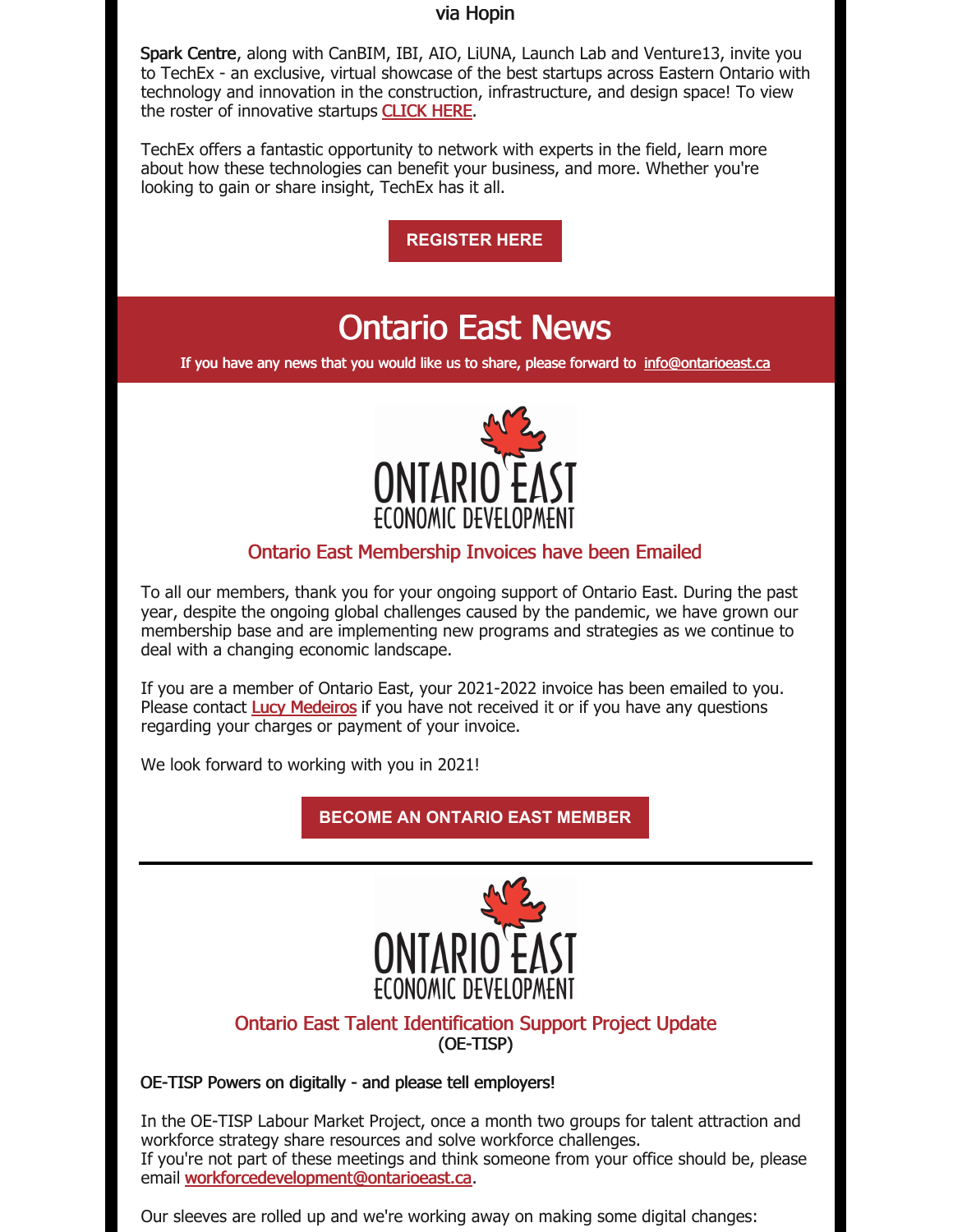- 1. A new fresh look is coming to Ontario East Jobs blog.
- 2. We're re-organizing the content on that blog so it's divided into "Jobseekers" and "Employers" making it easier for our two key audiences to navigate.
- 3. We're researching search opportunities to extend our reach regionally.

Please tell one employer each week about our LinkedIn tools, they love them! You'll look like a rockstar.



### Enhancing Capacity for the Next Generation of Agricultural and Rural Leaders in Ontario

This survey is part of an Issues Analysis Project for Class 18 of the Advanced Agricultural Leadership Program.

To address ongoing rural and agricultural challenges and opportunities, we need strong leadership and governance in rural Ontario. However, rural communities and agricultural organizations struggle to engage and attract new individuals, and specifically the next generation under 40 years old, to positions of leadership in these organizations.

This survey is for representatives from rural, agricultural and non-profit organizations who are willing to share best practices of how they are attracting the next generation of leaders.

The survey deadline has been extended to Friday May 21st, 2021.

Thank you for your participation.

TAKE THE **[SURVEY](https://www.surveymonkey.com/r/BSXQCKY)** 



## Town of Smiths Falls Employment Opportunity